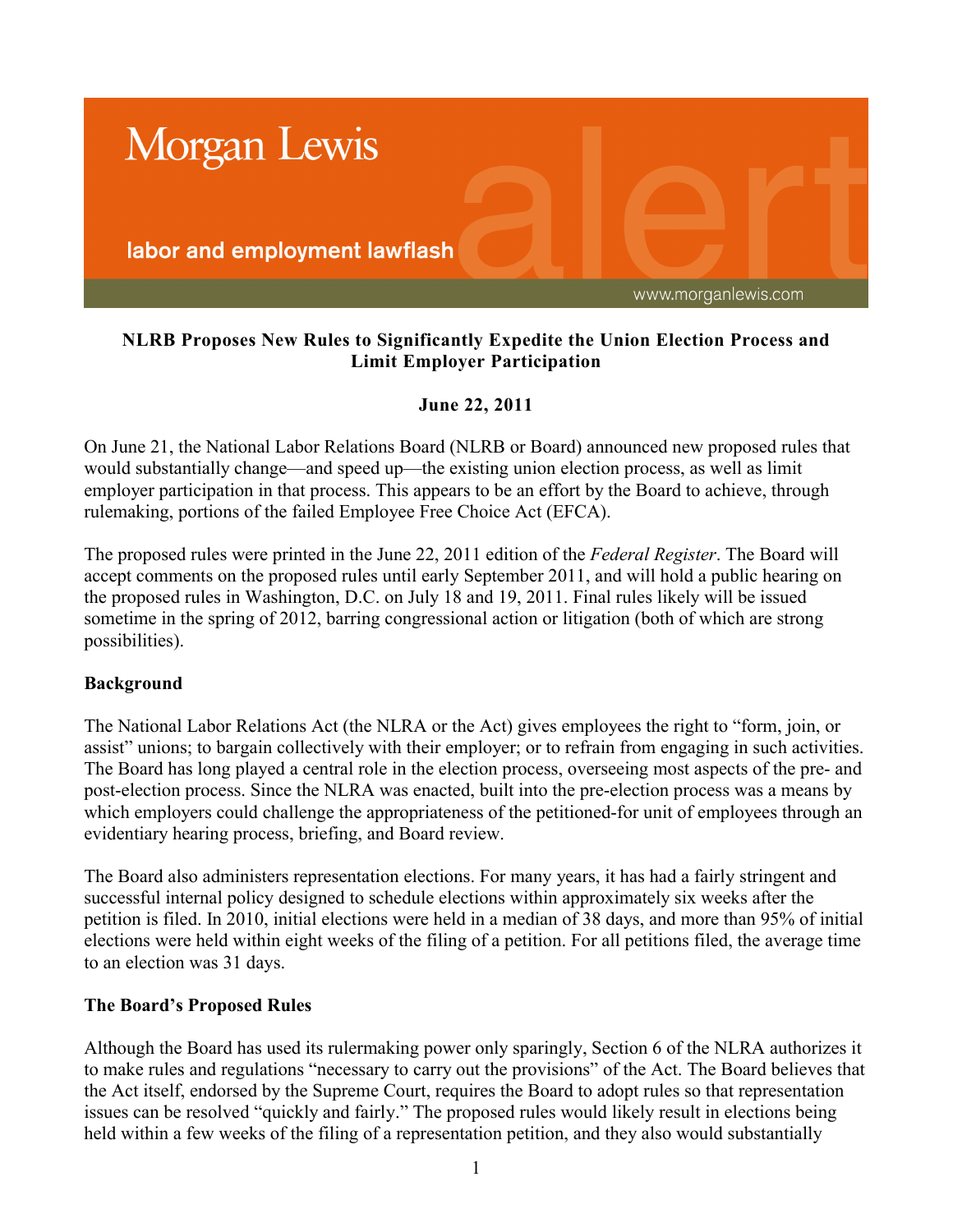reduce an employer's opportunity to challenge a petitioned-for unit of employees prior to an election. The proposed rules also would give unions access to the employees' names, addresses, phone numbers, and email addresses earlier in the process, thus enhancing the unions' chances of winning the NLRB election.

Specifically, the new rules would do the following:

- Require that all pre-election hearings take place seven days after the filing of a petition (absent special circumstances), eliminate all pre-election review by the Board, and require that the election date be set at "*the earliest date practicable.*"
- Require employers to provide unions, within seven days of the filing of a petition, with a list of employee names, work locations, shifts, and job classifications, and to provide, within two days of a direction of election, employee home addresses, telephone numbers, and, where available, email addresses.
- Require employers to file a "Statement of Position"—a new form—that must be filed no later than the hearing date. It must set forth the employer's position on a host of legal issues. Any issues not identified in the Statement would be forever waived.
- Significantly limit the scope of issues and the type of evidence that may be litigated before an election, including most questions regarding the eligibility of particular individuals or groups of potential voters, and dispense, for the most part, with post-hearing briefs.
- Permit the Board to decline to review many of the Regional Directors' decisions, substantially limiting the review options available to employers.
- Permit electronic filing of election petitions, and potentially allow the use of electronic signatures to support the "showing of interest"—in other words, possibly allowing employees to sign union authorization cards electronically via the Internet or email.

The proposed rules also suggest that the Board may in the future communicate directly through email or telephone with eligible voters regarding the election, or possibly other topics.

# **Likely Effects of the Proposed Rules**

The most significant effect of the proposed rules would be to significantly expedite the election process, despite the fact that more than 95% of all elections already take place within eight weeks of a petition's being filed.

Board Member Brian Hayes, dissenting from the issuance of the proposed rules, wrote that it is "certain" that the proposed rules would "substantially shorten" the time period from petition filing to election date, suggesting that under the proposed rules elections would be held "in 10 to 21 days from the filing of the petition." By definition, this is a "quickie" election, as that term was used liberally throughout the EFCA debate.

Although the time periods for elections will likely be shortened, the *overall* timeframes for processing election cases to conclusion may not be significantly affected, because the elimination of many of the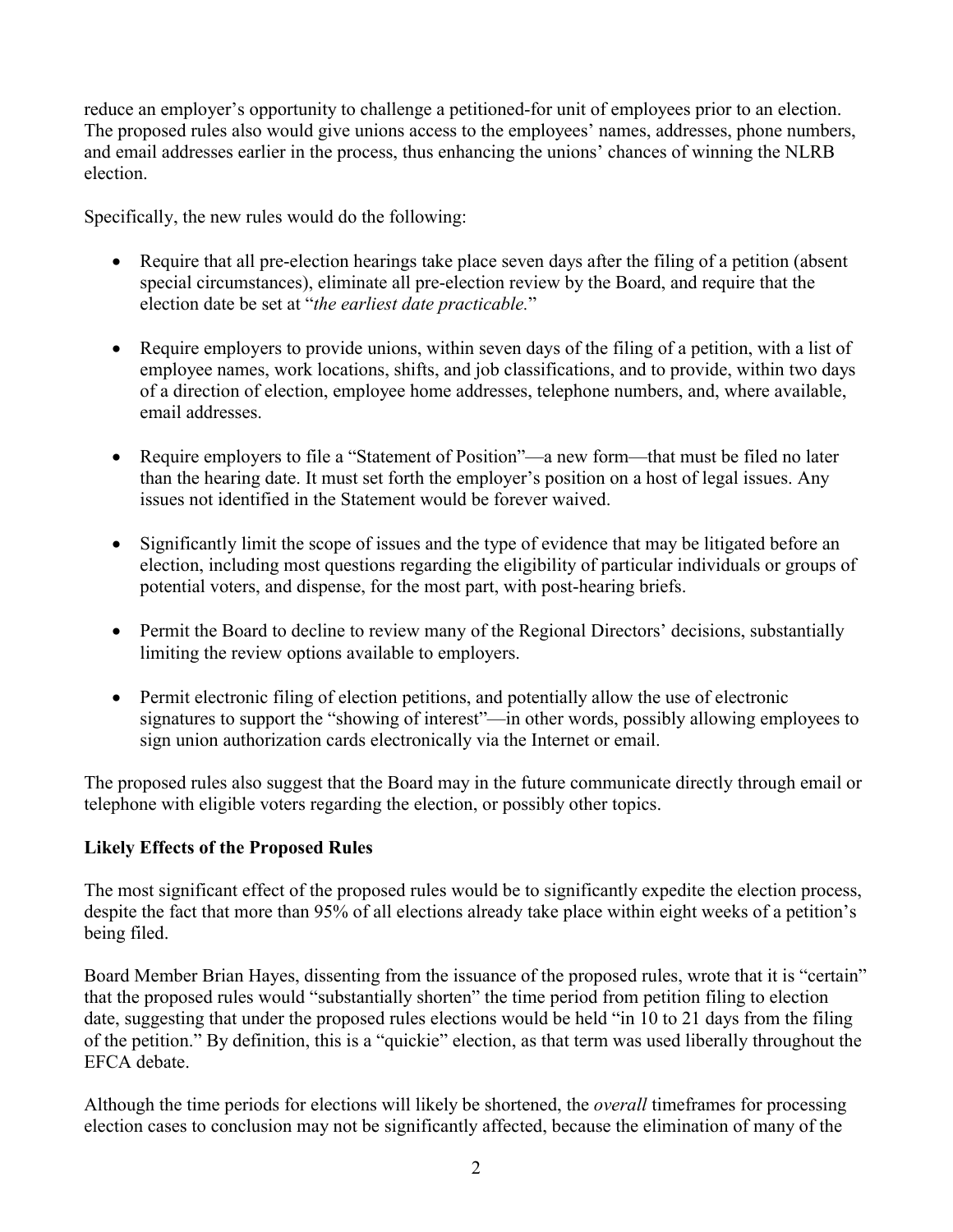pre-election procedures—particularly the opportunity to present evidence with respect to unit scope may ultimately result in more post-election litigation and adjudication.

In addition, the proposed rules represent a significant encroachment into both an employer's business and an employee's privacy. Employers must now turn over to the government and a union the company email addresses and personal telephone numbers of potential bargaining unit members.

The cumulative effect of the proposed rules ultimately will be to minimize, perhaps substantially, the employer's voice in expressing both its legitimate views regarding collective bargaining and its legal positions regarding the collective bargaining process.

## **Conclusion**

The proposed rules represent the latest (but probably not the last) Obama-controlled Board action to make union organizational efforts easier and to improve unions' chances of winning Board-supervised elections.

As we noted in our December 2010 LawFlash, "NLRB Proposes Rule to Require Employers to Post Notice Informing Employees of Their Right to Join a Union and Strike," available online at http://www.morganlewis.com/pubs/LEPG-[LF\\_NLRBProposesRuleReNoticeOfRightToStrike\\_23dec10.pdf,](http://www.morganlewis.com/pubs/LEPG-LF_NLRBProposesRuleReNoticeOfRightToStrike_23dec10.pdf) we expect the Obama Board to continue through rulemaking and adjudication to effect many of the changes contained in EFCA.

If you have any questions about the issues discussed in this LawFlash, please contact any of the following Morgan Lewis attorneys:

| Washington, D.C.     |              |                                        |
|----------------------|--------------|----------------------------------------|
| Charles I. Cohen     | 202.739.5710 | $ccohen(\theta)$ morgan lewis.com      |
| Joseph E. Santucci   | 202.739.5398 | $jsantucci(\partial)$ morgan lewis.com |
| Jonathan C. Fritts   | 202.739.5867 | <i>ifritts@morganlewis.com</i>         |
| John F. Ring         | 202.739.5096 | $\text{iring}(a)$ morgan lewis.com     |
| Chicago              |              |                                        |
| Philip A. Miscimarra | 312.324.1165 | pmiscimarra@morganlewis.com            |
| Ross H. Friedman     | 312.324.1172 | rfriedman@morganlewis.com              |
| <b>Houston</b>       | 713.890.5199 |                                        |
| A. John Harper II    |              | aharper@morganlewis.com                |
| <b>Los Angeles</b>   |              |                                        |
| Clifford D. Sethness | 213.612.1080 | $c$ sethness $@$ morganlewis.com       |
| <b>New York</b>      |              |                                        |
| Doreen S. Davis      | 215.963.5376 | dsdavis@morganlewis.com                |
| Philadelphia         |              |                                        |
| Joseph C. Ragaglia   | 215.963.5365 | iragaglia@morganlewis.com              |